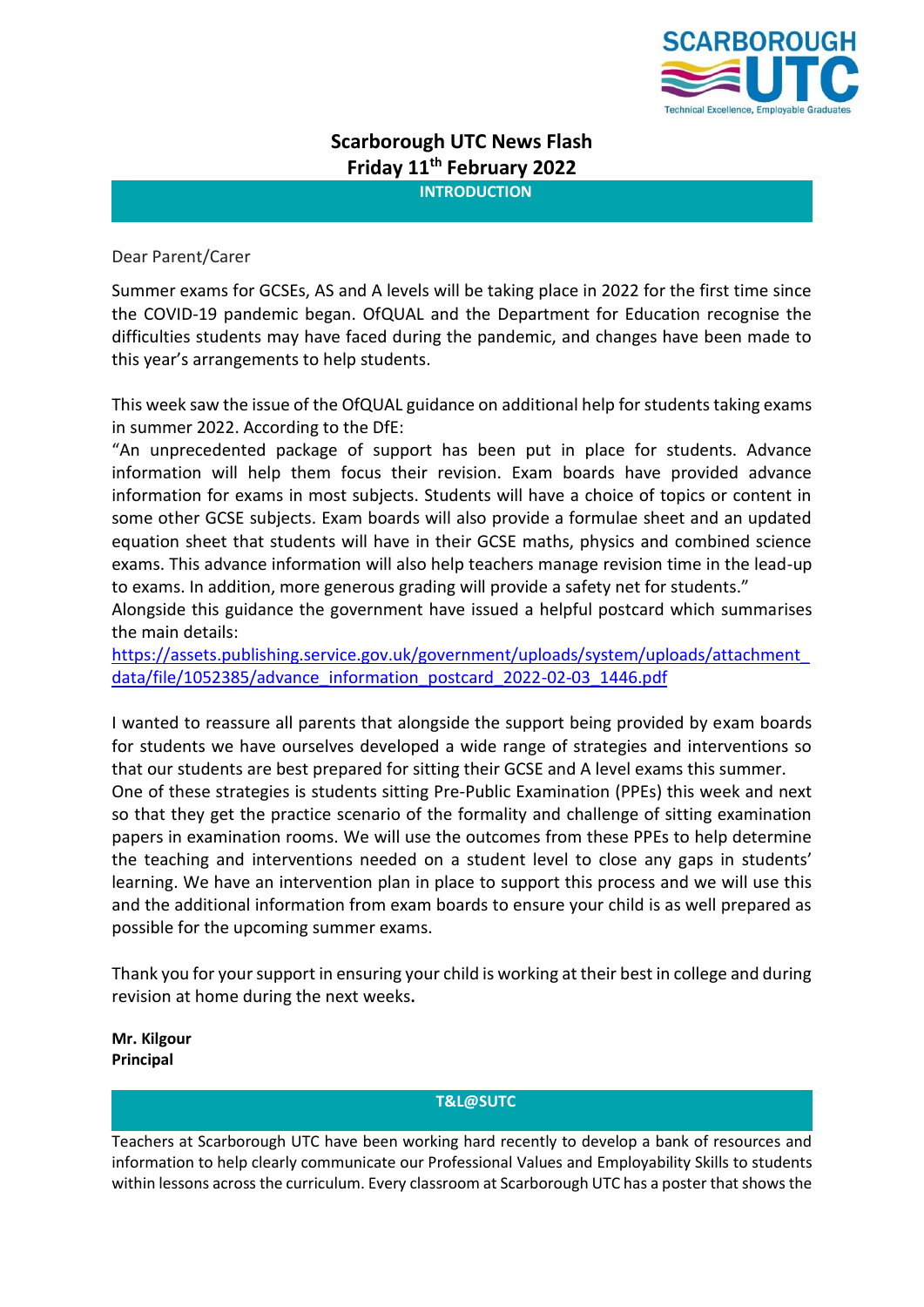key skills we demand of our students and promote within lessons and beyond; those key areas are self-management, understanding, teamwork and communication. Students are rewarded for their performance in lessons within these areas which contribute to the awarding of certificates, prizes and extra opportunities both within and at the end of each term.

In order to ensure that students leave us with outstanding employability skills, as is the intention, we have been working hard this academic year to embed our Professional Values and Employability Skills across the curriculum subjects. But it doesn't end there; you could encourage your son/daughter to demonstrate these valuable life skills beyond the college too, and to talk about their application within lessons and employer project activities.

# **ASSESSMENT AND CURRICULUM**

**All Years:** All assessment information, Attendance, Professional values, behaviour and target information is published on the "My Child at school" app. This is a secure and personal portal that allows you to assess the progress of your child at any time. Invites for the portal have been issued. If there are any issues accessing the app, please report this to [enquiries@scarboroughutc.co.uk](mailto:enquiries@scarboroughutc.co.uk) for further assistance. Registering for the app is vital as this is the primary method of regular communication to parents.

## **Behaviour and Safety**

It is important to continue the highest standards of business dress policy, with masks worn in communal areas. Please check and ensure that equipment, stationary and scientific calculators are in good working order.

Maintaining 100% attendance is important to ensure we can continue to support progress effectively. Students are supported through tutor time with attendance challenges. Attendance is a very important focus for all students to ensure we can support attainment throughout the Spring term. A hard-working environment is vital to ensure students feel safe and make continued progress.

Firstly, structures are in place to guarantee that all students gain best opportunity to meet high standards and are recognised for hard work in areas identified by Professional Values and Employability Skills (PVES), these positive points are identified on your MCAS parental account. By tracking this information regularly, you will be able to identify areas of strength and development for your child.

## **Curriculum, Feedback and Assessment**

## **Year 10 & 12**

Good routine revision practice is essential in Year 10 and 12. Students complete a number of assessments across statutory subjects and Engineering or Health Pathways, it is important that students pay due attention to coursework deadlines and revise regularly.

## **Year 11 & Y13**

Pre–Public exams commenced on Thursday 10<sup>th</sup> February. These are full practice exams with external invigilators. The exams finish on Friday  $18<sup>th</sup>$  February. Both the invigilators and staff have commended students for their professional attitude and excellent manners.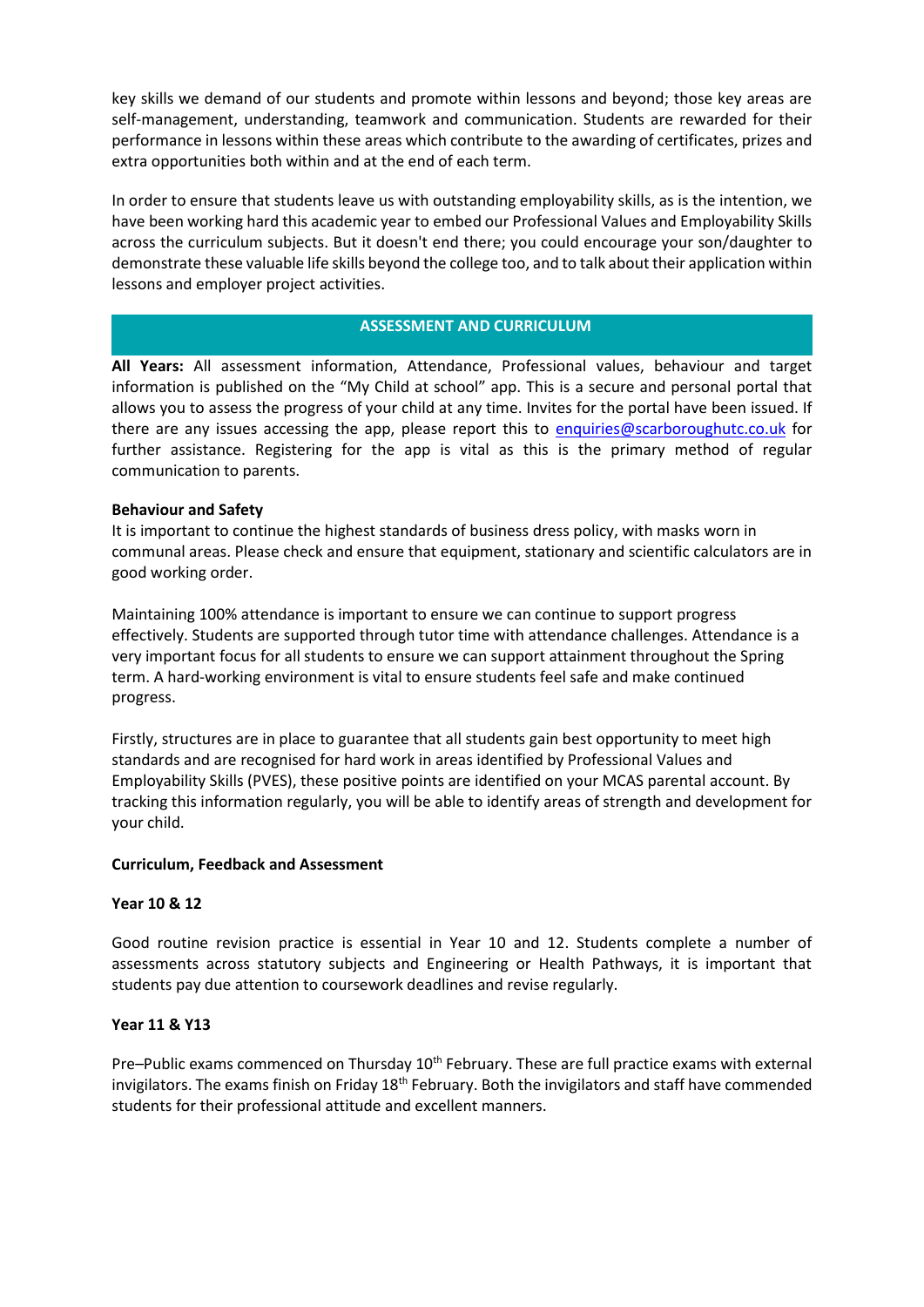# **Forthcoming Attainment Assessment and feedback dates**

# **Year 10/12**

The assessment process at SUTC uses live assessment sheets, this means that assessment grade sheets are continually open. This allows staff to amend data and attitude to learning grades following each data capture and respond to formative assessment used within the classroom.

# **Year 11/13**

Assessment Data Analysis for the scheduled PPE's will take place w/c 7th March and reporting information will be published on MCAS w/c 14th March 2022.

## **SIXTH FORM**

We have had a busy week in the sixth form with Year 12 students having talks from York University.

Year 13 have started their PPE examinations. These will continue into next week.

- Year 13 have continued the MyTutor sessions online in STEM subject offering 1:1 support.
- Congratulations all year 13 student who have progressed with their apprenticeship applications.
- We advise students to visit universities for open days or applicant days after receiving an offer to help them make an informed decision about their final choices.

# **ETHOS AND CAREERS**

Our theme of the week has been National Apprenticeship Week. Students have learnt what an apprenticeship is and about the many that are available in the world of science, technology engineering and maths. They have watched films about different apprentices and their careers. Apprenticeships provide both training and work and there are many excellent opportunities available.

There is lots of excellent information for parents and students on the apprenticeships site. See here for the link: <https://www.apprenticeships.gov.uk/influencers/naw-2022>

Students in Year 10 and 12 have also had an assembly with Miss Griffiths about the different apprenticeships that are available with our partner companies:

| Anglo<br>American | mining Polyhalite<br>https://www.angloamerican.com/careers                                     |
|-------------------|------------------------------------------------------------------------------------------------|
| McCain            | food product development and manufacture<br>https://www.mccain.com/careers/students-graduates/ |
| <b>GCHO</b>       | cybersecurity<br>https://www.gchq-careers.co.uk/early-<br>careers/apprenticeships.html         |
| Firmac            | manufacture of duct forming machines<br>https://firmac.co.uk/home/careers                      |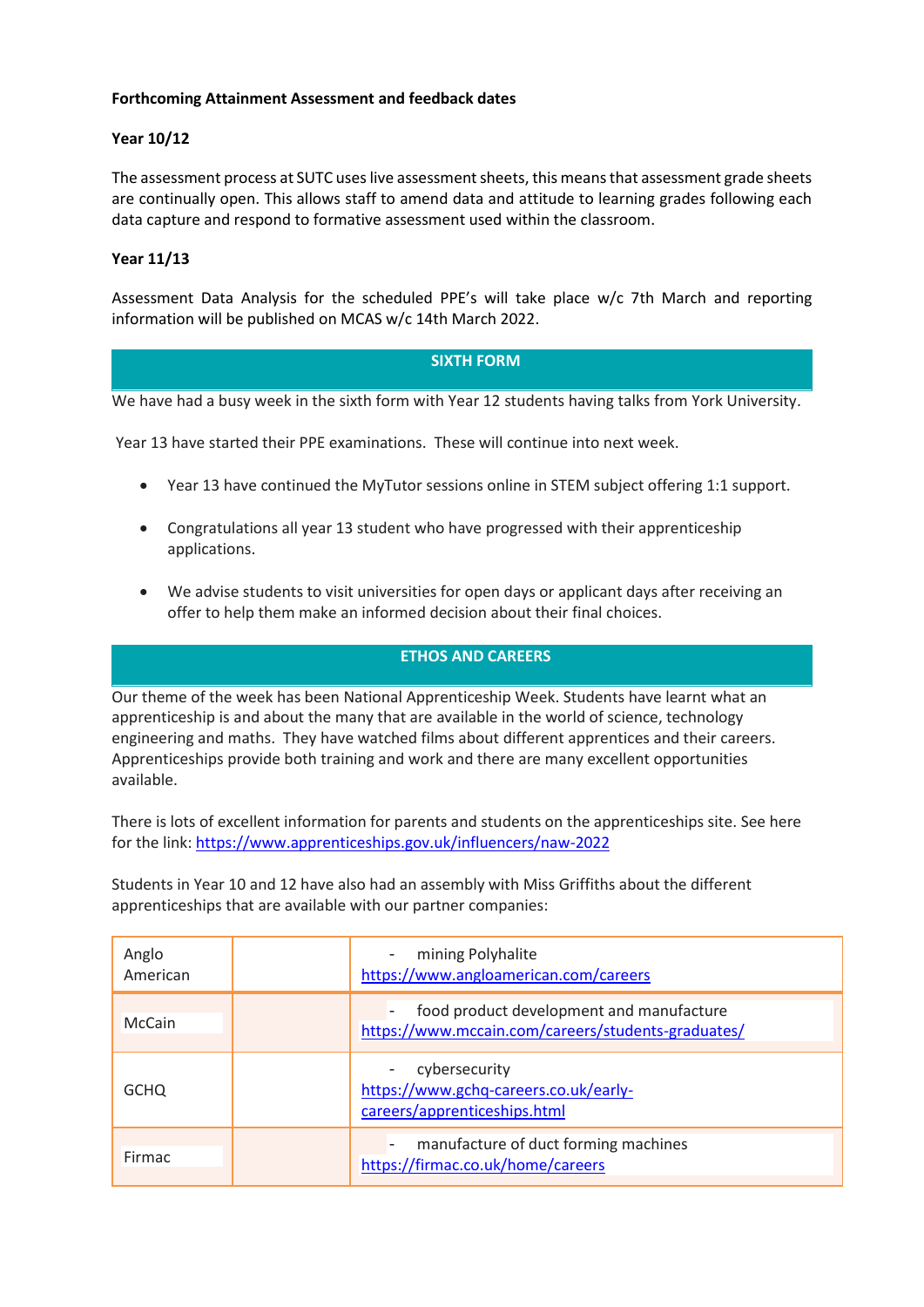| Unison                  | manufacture of tube bending machines<br>$\overline{\phantom{a}}$<br>https://www.unisonItd.com/careers/ |
|-------------------------|--------------------------------------------------------------------------------------------------------|
| Deep Sea<br>Electronics | PCB manufacture and generator controller development<br>https://www.deepseaelectronics.com/careers     |
| Northern<br>Powergrid   | supply of electricity across the North<br>https://careermap.co.uk/northern-powergrid-apprenticeships/  |
| Severfield              | structural engineering<br>https://www.severfield.com/apprenticeship-opportunities-<br>severfield/      |

Our students were able to develop their communication skills in full on Thursday evening as they worked to support our open evening event with potential parents and pupils. Our student leaders were particularly strong in leading tours around the college and were able to discuss their passion for their subject with our visitors. It gave the students involved lots of opportunities to demonstrate their skills and abilities.

Well done to leaders : Mya, Xavier, Charles , Missy and Alex and those also who supported with tours : Serhii, Nathan, Phoebe , Sam and Caitlin.

#### **CAREERS**

Year 10 students participated in a speed networking event on Thursday morning to help them get started on their journey towards work experience. Students met and questioned seven local employers and learnt about their companies, jobs and apprenticeship opportunities. Thanks to Northern Powergrid, First Light Trust, Beyond Housing, Firmac, NHS, Deep Sea Electronics and Scarborough Museum's Trust for their input.

Students have been learning about their presentation skills in tutor sessions this week as part of their employability skills. They have been challenged to research a career that interests them and do a presentation about this.

Mr Forster, our careers officer has been working with our students this week in Year 10.

Unison have been working with our Year 12 and 13 engineering teaching CAD.

Students are working well in the enrichment project with UNISON .

# **BUSINESS MANAGEMENT**

We have had some technical difficulties with our website and email this week. We are pleased to confirm these matters are now resolved. If you have sent an email to college and not had a response please resend it as there is a strong possibility it wasn't received. We apologise for any inconvenience caused. Thank you to parent/carers who raised the issue with website difficulties with us, this enabled a swift response.